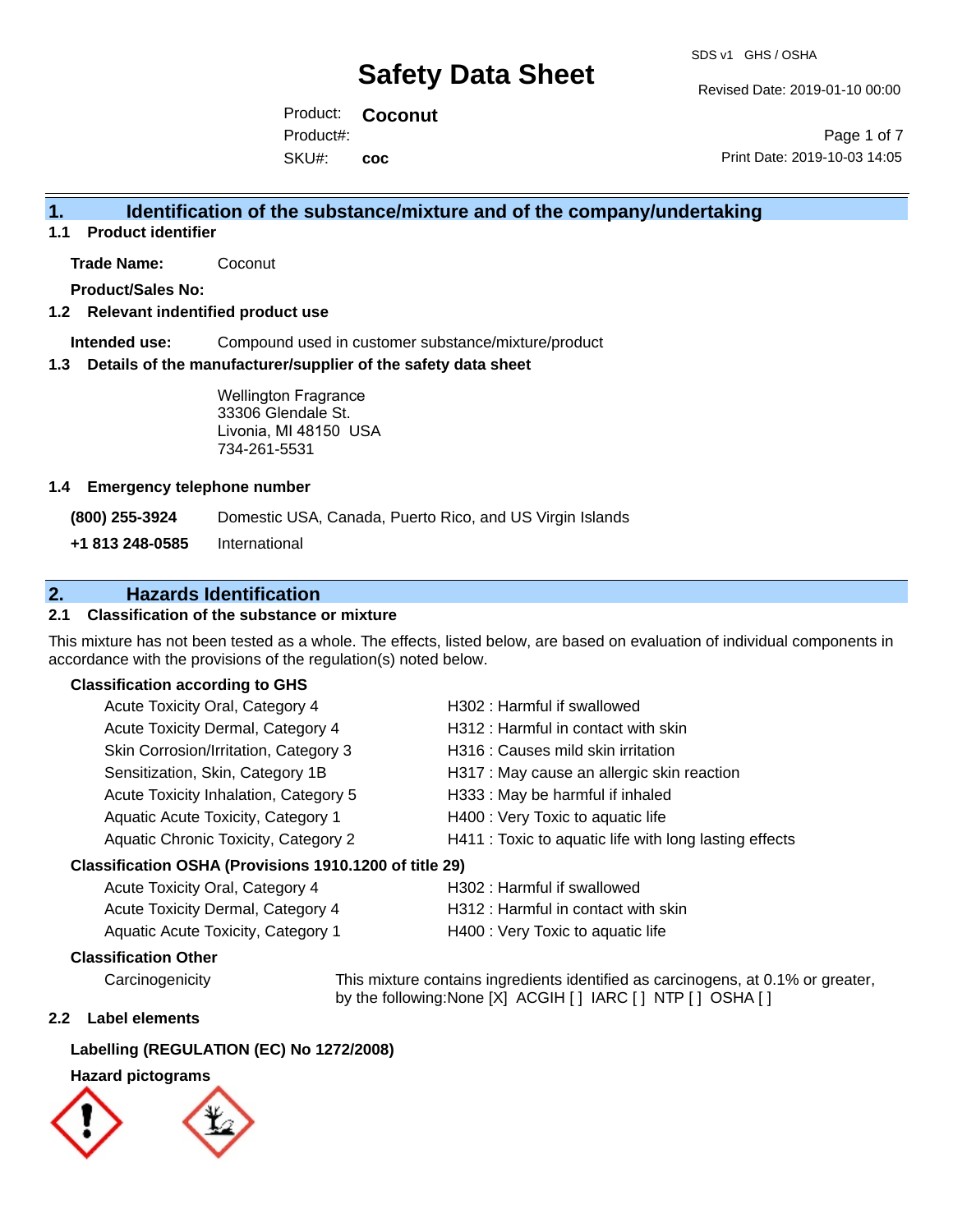Revised Date: 2019-01-10 00:00

Product: **Coconut**  SKU#: Product#: **coc**

Page 2 of 7 Print Date: 2019-10-03 14:05

| <b>Signal Word: Warning</b>     |                                                                                          |
|---------------------------------|------------------------------------------------------------------------------------------|
| <b>Hazard statments</b>         |                                                                                          |
| H302                            | Harmful if swallowed                                                                     |
| H312                            | Harmful in contact with skin                                                             |
| H316                            | Causes mild skin irritation                                                              |
| H317                            | May cause an allergic skin reaction                                                      |
| H <sub>333</sub>                | May be harmful if inhaled                                                                |
| H400                            | Very Toxic to aquatic life                                                               |
| H411                            | Toxic to aquatic life with long lasting effects                                          |
| <b>Precautionary Statements</b> |                                                                                          |
| <b>Prevention:</b>              |                                                                                          |
| P <sub>264</sub>                | Wash hands thoroughly after handling                                                     |
| P <sub>270</sub>                | Do not eat, drink or smoke when using this product                                       |
| P <sub>272</sub>                | Contaminated work clothing should not be allowed out of the workplace                    |
| P <sub>273</sub>                | Avoid release to the environment                                                         |
| <b>Response:</b>                |                                                                                          |
| $P301 + P312 + P330$            | IF SWALLOWED: Call a POISON CENTER or doctor/physician if you feel unwell Rinse<br>mouth |
| $P302 + P352$                   | IF ON SKIN: Wash with soap and water                                                     |
| $P304 + P312$                   | IF INHALED: Call a POISON CENTER or doctor/physician if you feel unwell                  |
| $P333 + P313$                   | If skin irritation or a rash occurs: Get medical advice/attention                        |
| P363                            | Wash contaminated clothing before reuse                                                  |
| P391                            | <b>Collect Spillage</b>                                                                  |
| 2.3<br><b>Other Hazards</b>     |                                                                                          |

**no data available**

# **3. Composition/Information on Ingredients**

## **3.1 Mixtures**

This product is a complex mixture of ingredients, which contains among others the following substance(s), presenting a health or environmental hazard within the meaning of the UN Globally Harmonized System of Classification and Labeling of Chemicals (GHS):

| CAS#<br>Ingredient | EC#       | Conc.<br>Range | <b>GHS Classification</b> |
|--------------------|-----------|----------------|---------------------------|
| 120-51-4           | 204-402-9 | $40 - 50%$     | H302; H313; H400; H411    |
| Benzyl Benzoate    |           |                |                           |
| $104 - 61 - 0$     | 203-219-1 | $30 - 40%$     | H316                      |
| gamma-Nonalactone  |           |                |                           |
| $91 - 64 - 5$      | 202-086-7 | $10 - 20 %$    | H302; H317; H402          |
| Coumarin           |           |                |                           |
| 706-14-9           | 211-892-8 | $2 - 5%$       | H316                      |
| gamma-Decalactone  |           |                |                           |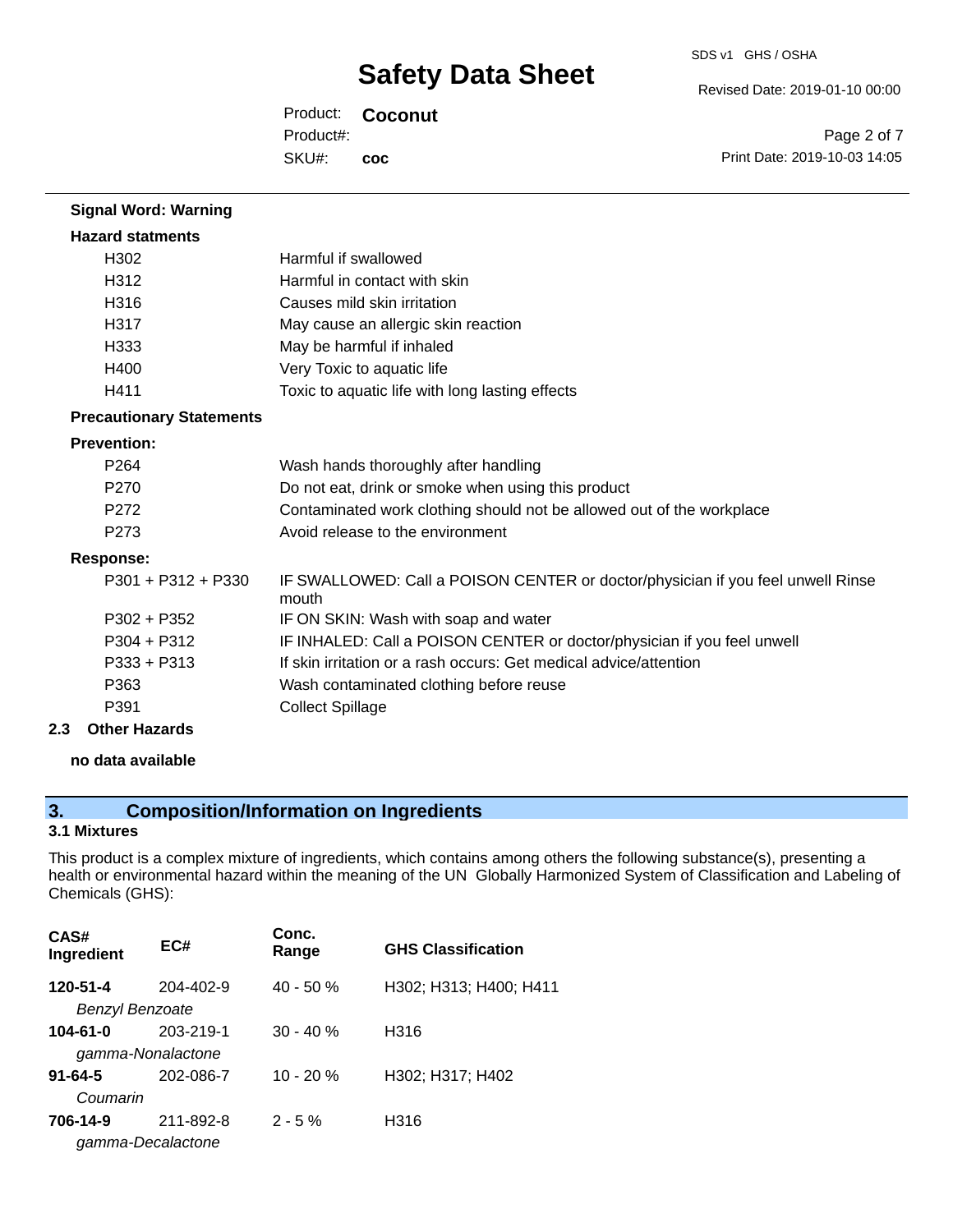Revised Date: 2019-01-10 00:00

Print Date: 2019-10-03 14:05

Page 3 of 7

Product: **Coconut**  SKU#: Product#: **coc**

| CAS#<br>Ingredient                                                 | EC#                                                             | Conc.<br>Range                                                      | <b>GHS Classification</b>                                                                       |
|--------------------------------------------------------------------|-----------------------------------------------------------------|---------------------------------------------------------------------|-------------------------------------------------------------------------------------------------|
| 121-33-5<br>vanillin                                               | 204-465-2                                                       | $2 - 5%$                                                            | H303; H319                                                                                      |
|                                                                    |                                                                 | See Section 16 for full text of GHS classification codes            |                                                                                                 |
|                                                                    |                                                                 |                                                                     | See Section 16 for full text of GHS classification codes which where not shown in section 2     |
|                                                                    |                                                                 | Total Hydrocarbon Content (% $w/w$ ) = 0.00                         |                                                                                                 |
|                                                                    |                                                                 |                                                                     |                                                                                                 |
| $\overline{4}$ .                                                   | <b>First Aid Measures</b>                                       |                                                                     |                                                                                                 |
| 4.1                                                                | <b>Description of first aid measures</b>                        |                                                                     |                                                                                                 |
| Inhalation:                                                        |                                                                 |                                                                     | Remove from exposure site to fresh air and keep at rest.<br>Obtain medical advice.              |
| <b>Eye Exposure:</b>                                               |                                                                 |                                                                     | Flush immediately with water for at least 15 minutes.<br>Contact physician if symptoms persist. |
| <b>Skin Exposure:</b><br>Contact physician if symptoms persist.    |                                                                 | Remove contaminated clothes. Wash thoroughly with water (and soap). |                                                                                                 |
|                                                                    | Ingestion:<br>Rinse mouth with water and obtain medical advice. |                                                                     |                                                                                                 |
| Most important symptoms and effects, both acute and delayed<br>4.2 |                                                                 |                                                                     |                                                                                                 |
| <b>Symptoms:</b>                                                   |                                                                 |                                                                     | no data available                                                                               |
| <b>Risks:</b>                                                      |                                                                 |                                                                     | Refer to Section 2.2 "Hazard Statements"                                                        |
| 4.3                                                                |                                                                 |                                                                     | Indication of any immediate medical attention and special treatment needed                      |
| <b>Treatment:</b>                                                  |                                                                 |                                                                     | Refer to Section 2.2 "Response"                                                                 |
| 5.                                                                 | <b>Fire-Fighting measures</b>                                   |                                                                     |                                                                                                 |
| 5.1                                                                | <b>Extinguishing media</b>                                      |                                                                     |                                                                                                 |
|                                                                    |                                                                 |                                                                     |                                                                                                 |

| Suitable:                                                 | Carbon dioxide (CO2), Dry chemical, Foam          |  |
|-----------------------------------------------------------|---------------------------------------------------|--|
| Unsuitable                                                | Do not use a direct water jet on burning material |  |
| 5.2 Special hazards arising from the substance or mixture |                                                   |  |
| During fire fighting:                                     | Water may be ineffective                          |  |
| <b>Advice for firefighters</b><br>5.3                     |                                                   |  |
| <b>Further information:</b>                               | Standard procedure for chemical fires             |  |

## **6. Accidental Release Measures**

**6.1 Personal precautions, protective equipment and emergency procedures**

Avoid inhalation and contact with skin and eyes. A self-contained breathing apparatus is recommended in case of a major spill.

#### **6.2 Environmental precautions**

Keep away from drains, soil, and surface and groundwater.

#### **6.3 Methods and materials for containment and cleaning up**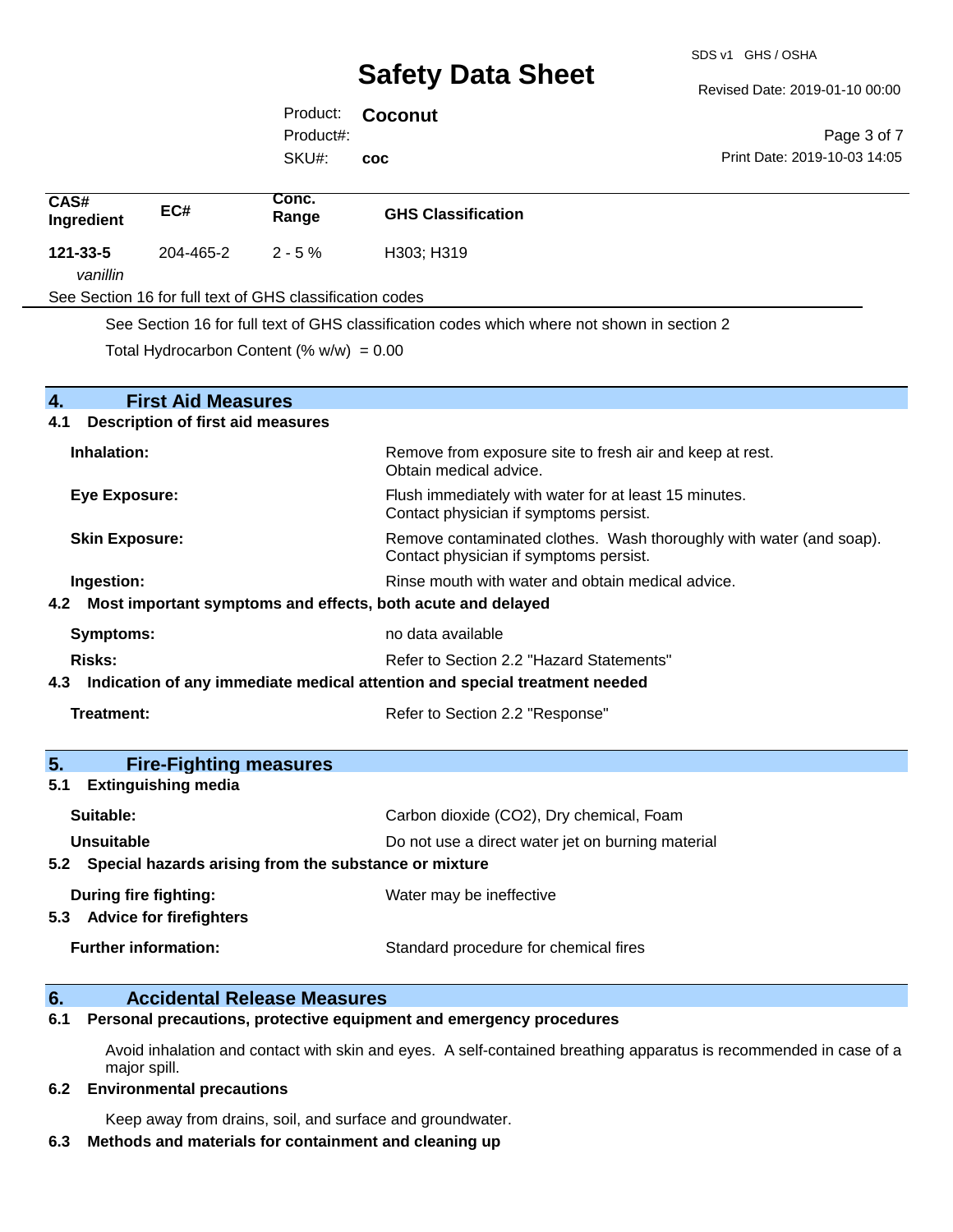Revised Date: 2019-01-10 00:00

Product: **Coconut**  SKU#: Product#: **coc**

Page 4 of 7 Print Date: 2019-10-03 14:05

Clean up spillage promptly. Remove ignition sources. Provide adequate ventilation. Avoid excessive inhalation of vapors. Gross spillages should be contained by use of sand or inert powder and disposed of according to the local regulations.

#### **6.4 Reference to other sections**

Not Applicable

# **7. Handling and Storage**

#### **7.1 Precautions for safe handling**

Apply according to good manufacturing and industrial hygiene practices with proper ventilation. Do not drink, eat or smoke while handling. Respect good personal hygiene.

#### **7.2 Conditions for safe storage, including any incompatibilities**

Store in a cool, dry and ventilated area away from heat sources and protected from light in tightly closed original container. Avoid uncoated metal container. Keep air contact to a minimum.

### **7.3 Specific end uses**

No information available

#### **8. Exposure Controls/Personal Protection**

#### **8.1 Control parameters**

| <b>Exposure Limits:</b>                               | Contains no substances with occupational exposure limit values.                                                                          |  |
|-------------------------------------------------------|------------------------------------------------------------------------------------------------------------------------------------------|--|
| <b>Engineering Controls:</b>                          | Use local exhaust as needed.                                                                                                             |  |
| 8.2 Exposure controls - Personal protective equipment |                                                                                                                                          |  |
| Eye protection:                                       | Tightly sealed goggles, face shield, or safety glasses with brow guards and side shields, etc.<br>as may be appropriate for the exposure |  |
| <b>Respiratory protection:</b>                        | Avoid excessive inhalation of concentrated vapors. Apply local ventilation where appropriate.                                            |  |
| <b>Skin protection:</b>                               | Avoid Skin contact. Use chemically resistant gloves as needed.                                                                           |  |

#### **9. Physical and Chemical Properties**

### **9.1 Information on basic physical and chemical properties**

| Appearance:                  | Liquid                      |
|------------------------------|-----------------------------|
| Odor:                        | <b>Conforms to Standard</b> |
| Color:                       | Colorless                   |
| <b>Viscosity:</b>            | Liquid                      |
| <b>Freezing Point:</b>       | Not determined              |
| <b>Boiling Point:</b>        | Not determined              |
| <b>Melting Point:</b>        | Not determined              |
| <b>Flashpoint (CCCFP):</b>   | >200 F (93.33 C)            |
| <b>Auto flammability:</b>    | Not determined              |
| <b>Explosive Properties:</b> | None Expected               |
| <b>Oxidizing properties:</b> | None Expected               |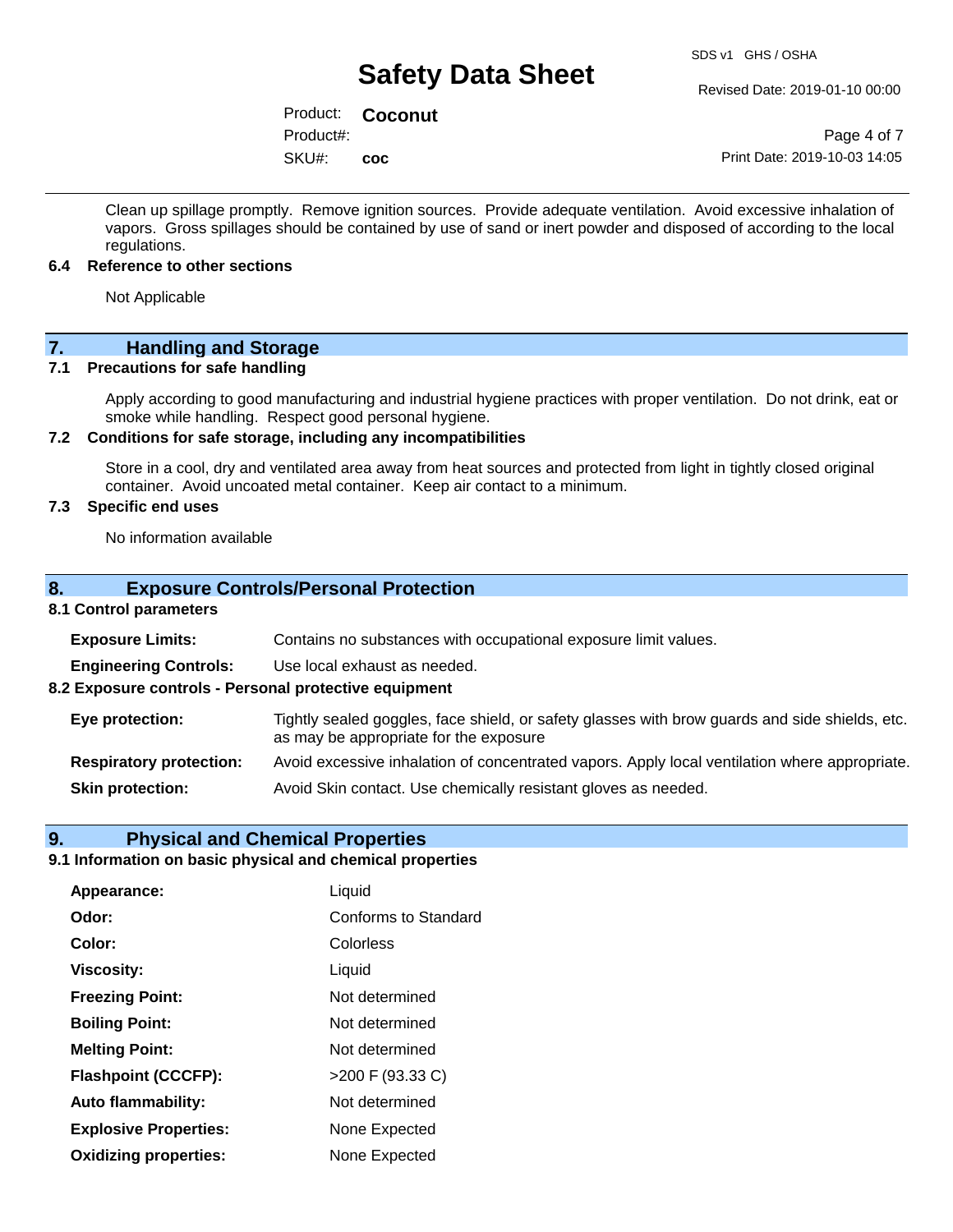#### SDS v1 GHS / OSHA

# **Safety Data Sheet**

Revised Date: 2019-01-10 00:00

|           | Product: <b>Coconut</b> |
|-----------|-------------------------|
| Product#: |                         |
| SKU#: coc |                         |

Page 5 of 7 Print Date: 2019-10-03 14:05

| Vapor Pressure (mmHg@20 C): | 0.0035 |
|-----------------------------|--------|
| %VOC:                       | 0.00   |
| Specific Gravity @ 25 C:    | 1.0790 |
| Density @ 25 C:             | 1.0760 |
| Refractive Index @ 20 C:    | 1.5280 |
| Soluble in:                 | Oil    |

# **10. Stability and Reactivity**

| 10.1 Reactivity                         | None                                               |
|-----------------------------------------|----------------------------------------------------|
| <b>10.2 Chemical stability</b>          | Stable                                             |
| 10.3 Possibility of hazardous reactions | None known                                         |
| 10.4 Conditions to avoid                | None known                                         |
| 10.5 Incompatible materials             | Strong oxidizing agents, strong acids, and alkalis |
| 10.6 Hazardous decomposition products   | None known                                         |

## **11. Toxicological Information**

#### **11.1 Toxicological Effects**

Acute Toxicity Estimates (ATEs) based on the individual Ingredient Toxicity Data utilizing the "Additivity Formula"

| Acute toxicity - Oral - (Rat) mg/kg                | (LD50: 1422.4751) Harmful if swallowed                   |
|----------------------------------------------------|----------------------------------------------------------|
| Acute toxicity - Dermal - (Rabbit) mg/kg           | (LD50: 1084.5986) Harmful in contact with skin           |
| Acute toxicity - Inhalation - (Rat) mg/L/4hr       | (LD50: 316.0556) May be harmful if inhaled               |
| Skin corrosion / irritation                        | May be harmful if inhaled                                |
| Serious eye damage / irritation                    | Not classified - the classification criteria are not met |
| <b>Respiratory sensitization</b>                   | Not classified - the classification criteria are not met |
| <b>Skin sensitization</b>                          | May cause an allergic skin reaction                      |
| <b>Germ cell mutagenicity</b>                      | Not classified - the classification criteria are not met |
| Carcinogenicity                                    | Not classified - the classification criteria are not met |
| <b>Reproductive toxicity</b>                       | Not classified - the classification criteria are not met |
| Specific target organ toxicity - single exposure   | Not classified - the classification criteria are not met |
| Specific target organ toxicity - repeated exposure | Not classified - the classification criteria are not met |
| <b>Aspiration hazard</b>                           | Not classified - the classification criteria are not met |

## **12. Ecological Information**

**12.1 Toxicity**

**Acute acquatic toxicity Very Toxic to aquatic life Toxicity Data on soil no data available no data available** 

**Chronic acquatic toxicity Toxic to aquatic life with long lasting effects**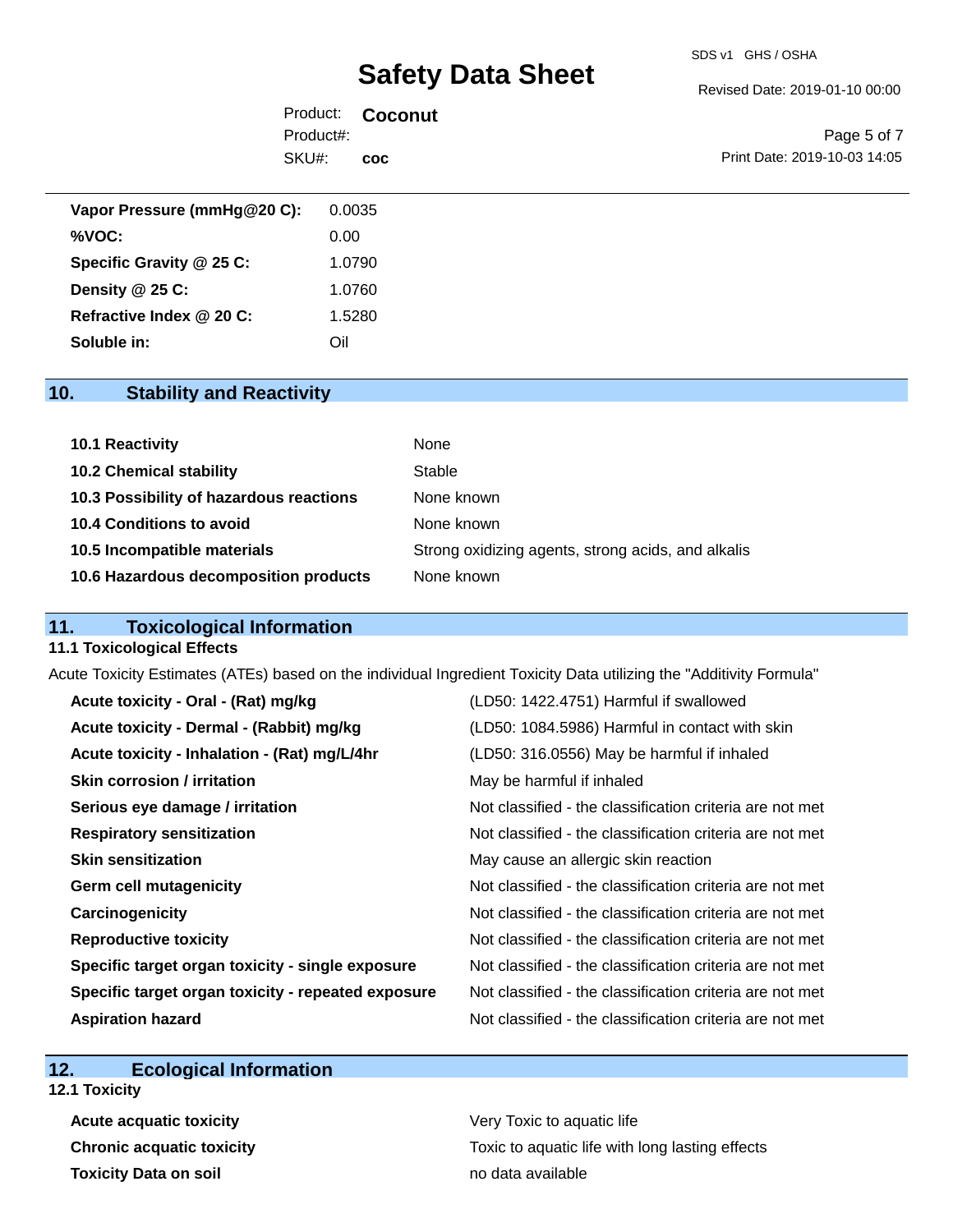SDS v1 GHS / OSHA

Revised Date: 2019-01-10 00:00

|           | Product: <b>Coconut</b> |                              |
|-----------|-------------------------|------------------------------|
| Product#: |                         | Page 6 of 7                  |
| SKU#:     | <b>COC</b>              | Print Date: 2019-10-03 14:05 |
|           |                         |                              |

| <b>Toxicity on other organisms</b> | no data available |
|------------------------------------|-------------------|
| 12.2 Persistence and degradability | no data available |
|                                    |                   |
| 12.3 Bioaccumulative potential     | no data available |
| 12.4 Mobility in soil              | no data available |
| 12.5 Other adverse effects         | no data available |
|                                    |                   |

### **13. Disposal Conditions**

### **13.1 Waste treatment methods**

Do not allow product to reach sewage systems. Dispose of in accordance with all local and national regulations. Send to a licensed waste management company. The product should not be allowed to enter drains, water courses or the soil. Do not contaminate ponds, waterways or ditches with chemical or used container.

# **14. Transport Information**

| <b>Marine Pollutant</b>                                                 | Yes. Ingredient of greatest environmental impact:<br>120-51-4 : (40 - 50 %) : Benzyl Benzoate |                                     |                                                 |                                                              |               |  |
|-------------------------------------------------------------------------|-----------------------------------------------------------------------------------------------|-------------------------------------|-------------------------------------------------|--------------------------------------------------------------|---------------|--|
| <b>Regulator</b>                                                        |                                                                                               | <b>Class</b>                        | <b>Pack Group</b>                               | <b>Sub Risk</b>                                              | UN-nr.        |  |
| U.S. DOT (Non-Bulk)                                                     |                                                                                               | Not Regulated - Not Dangerous Goods |                                                 |                                                              |               |  |
| <b>Chemicals NOI</b>                                                    |                                                                                               |                                     |                                                 |                                                              |               |  |
| <b>ADR/RID (International Road/Rail)</b>                                |                                                                                               |                                     |                                                 |                                                              |               |  |
| <b>Environmentally Hazardous</b><br>Substance, Liquid, n.o.s.           |                                                                                               | 9                                   | $\mathbf{III}$                                  |                                                              | <b>UN3082</b> |  |
| <b>IATA (Air Cargo)</b>                                                 |                                                                                               |                                     |                                                 |                                                              |               |  |
| <b>Environmentally Hazardous</b><br>Substance, Liquid, n.o.s.           |                                                                                               | 9                                   | $\mathbf{III}$                                  |                                                              | <b>UN3082</b> |  |
| <b>IMDG (Sea)</b>                                                       |                                                                                               |                                     |                                                 |                                                              |               |  |
| <b>Environmentally Hazardous</b><br>Substance, Liquid, n.o.s.           |                                                                                               | 9                                   | $\mathbf{III}$                                  |                                                              | <b>UN3082</b> |  |
| 15.<br><b>Regulatory Information</b>                                    |                                                                                               |                                     |                                                 |                                                              |               |  |
| <b>U.S. Federal Regulations</b>                                         |                                                                                               |                                     |                                                 |                                                              |               |  |
| <b>TSCA (Toxic Substance Control Act)</b>                               |                                                                                               |                                     |                                                 | All components of the substance/mixture are listed or exempt |               |  |
| 40 CFR(EPCRA, SARA, CERCLA and CAA)<br><b>U.S. State Regulations</b>    |                                                                                               |                                     | This product contains NO components of concern. |                                                              |               |  |
| <b>California Proposition 65 Warning</b><br><b>Canadian Regulations</b> |                                                                                               |                                     | No Warning required                             |                                                              |               |  |
| <b>DSL</b>                                                              |                                                                                               |                                     | 100.00% of the components are listed or exempt. |                                                              |               |  |